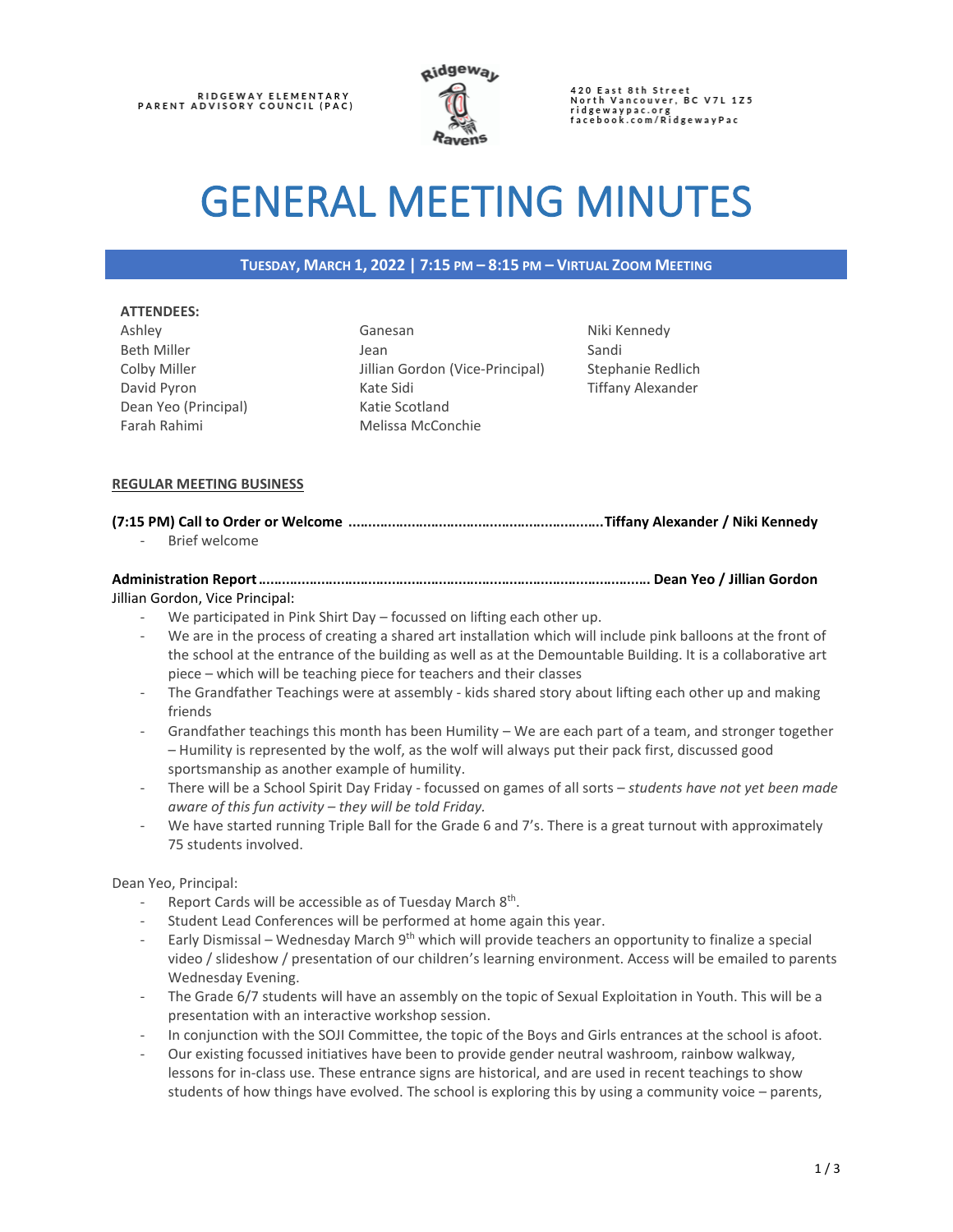## RIDGEWAY ELEMENTARY<br>PARENT ADVISORY COUNCIL (PAC)



# 420 East 8th Street<br>North Vancouver, BC V7L 1Z5 ridgewaypac.org<br>facebook.com/RidgewayPac

students, neighbours – to explore the relevance, and to learn how people feel about it. Additionally, exploring historical resources to determine how these were actually used.

- COVID Rapid Antigen test kits for students – these are being distributed to school in the district by alpha order – we do not have a timeline as of yet but hopefully will see them soon – we will be communicating with families about how to get these into all of our family's hands.

#### **Approve Minutes from Last Meeting** ........................................................................................ **Tiffany Alexander**

- Approved by Tiffany Alexander and moved by David Pyron

#### **(7:38pm) Upcoming Fundraisers .................................................................................................. Niki Kennedy**

- Purdy's Chocolate PAC Fundraiser April 8
- Two Rivers Meat Grade 7 Fundraiser end of April
- Raffle timeline pending in addition to action volunteers, we are looking for a volunteer who has had an active role in the Raffle in the past – planning is already underway
- Samosas end of April
- Need to create, print and post Flyers and on facebook for all.

#### **(7:48pm) Multicultural Fair ................................................................................................... Tiffany Alexander**

- Simple and small but meaningful
- Food samples individually wrapped protocols required for covid safety.
- Will start promoting website, facebook, with teachers
- Volunteers needed for setup, takedown, get organized, handing out flyers to alert neighbours of evening presence.
- Thursday April 21

#### **(7:56pm) After School Programs ........................................................................................... Tiffany Alexander**

- ZenMakerLab is offering an after-school program specifically for Ridgeway Students. There has also been discussion of a potential scholarship opportunity through ZenMakerLab.
- Griffins Boxing is offering after school programs for Ridgeway students at a special discount/rate.
- 3D Basketball Academy Youth League has an after-school program.
- We are actively looking into a Grade 6/7 first aid course, with a minimal cost to parents, and the remainder supplemented by the PAC.

#### **(8:01pm) STEM Learning Kits Grant ....................................................................................... Stephanie Redlich**

- The PAC has been granted a very generous \$13,500 to be used towards the purchase of STEM Kits.
- Currently we are in discussion with teachers and researching STEM kits to optimize these funds for the children.
- These kits will be available to students through a lending library.

#### **(8:06pm) Call for Volunteers ........................................................................................................ Niki Kennedy**

- Safety Rep we are looking to fill this position
- Raffle will need 10+ volunteers for this very important fundraiser for the PAC budget
- Multicultural Fair will need many volunteers in both the organizing capacity and the participation capacity.
- Co-Vice President position alongside David Pyron is still open and we are in need of filling this position.

Staff appreciation March 11 from 7-9 – get an invite out – Thank you to those who have reached out to volunteer for this one.